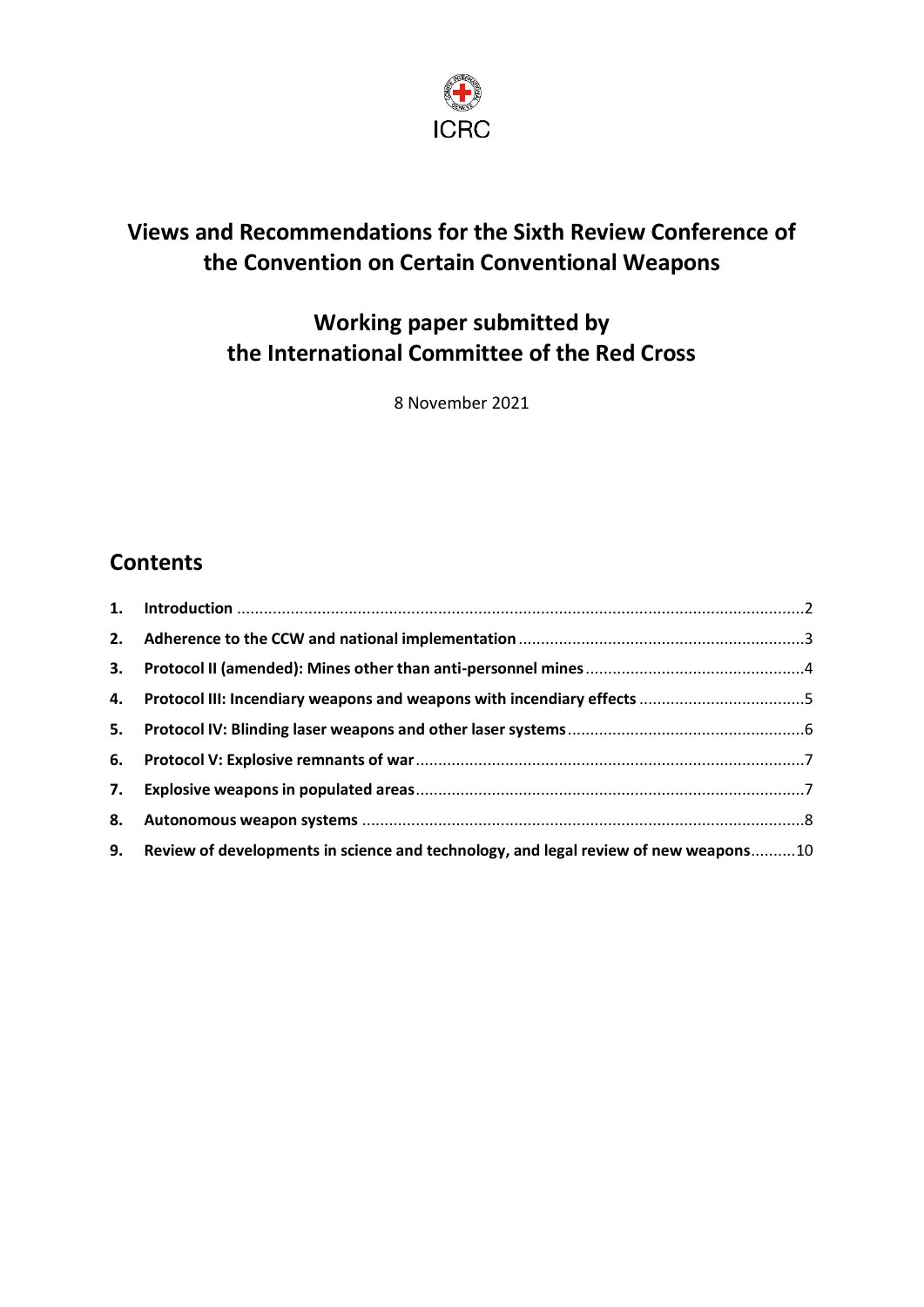#### <span id="page-1-0"></span>**1. Introduction**

**The Convention on Certain Conventional Weapons (CCW) is a major pillar of international humanitarian law**. The CCW and its Protocols embody the basic principle that the use of means and methods of warfare is not unlimited. They do so by prohibiting or restricting the use of conventional weapons that raise specific humanitarian, legal and ethical concerns, particularly weapons that may cause unnecessary suffering or that may have indiscriminate effects.

A major impetus for the negotiation of the CCW was the lack of weapon-specific rules in Additional Protocol I of 8 June 1977 and States' recognition at the time that "the suffering of the civilian population and combatants could be significantly reduced if agreements can be attained on the prohibition or restriction for humanitarian reasons of the use of specific conventional weapons, including any which may be deemed to be excessively injurious or to have indiscriminate effects".<sup>1</sup>

**This commitment to the evolution of international humanitarian law (IHL) and the development of specific rules on conventional weapons to address humanitarian concerns** was carried forward by High Contracting Parties in the CCW's preamble.<sup>2</sup> Therein, High Contracting Parties explicitly confirm their commitment to the protections of the Martens clause, $3$  which has since been recognized as an effective means of addressing the rapid evolution of military technology.<sup>4</sup>

The **Sixth Review Conference of the CCW**, to be held from 13 to 17 December 2021 in Geneva, **is a key moment for High Contracting Parties to take stock of, and build on, the important role the CCW has played in minimizing suffering in armed conflict**, in order to ensure that the CCW remains fit for purpose as warfare evolves.

To uphold and progressively strengthen protection for victims of war, and for the natural environment upon which they depend, the **CCW needs to be reviewed against prevailing humanitarian concerns, military weapons technologies and practices, and other relevant normative developments** – both in the implementation of the Convention and existing Protocols and in the development of new Protocols.

**This working paper outlines the views and recommendations of the International Committee of the Red Cross (ICRC) on issues of humanitarian concern relevant to the CCW**, specifically: adherence to the CCW and national implementation (Section 2); mines other than anti-personnel mines (Section 3); incendiary weapons and weapons with incendiary effects (Section 4); blinding laser weapons and other laser systems (Section 5); explosive remnants of war (Section 6); explosive weapons in populated areas (Section 7); autonomous weapon systems (Section 8); and review of developments in science and technology, and legal review of new weapons, means and methods of warfare (Section 9).

With regard to the natural environment, **the ICRC draws High Contracting Parties' attention to its updated guidelines, which set out rules and recommendations relating to the protection of the**  natural environment under IHL, including in relation to specific rules on conventional weapons.<sup>5</sup> The

<sup>1</sup> Diplomatic Conference of Geneva of 1974–1977, Resolution 22 ("Follow-up regarding prohibition or restriction of use of certain conventional weapons"): [https://ihl-databases.icrc.org/ihl/WebART/480-](https://ihl-databases.icrc.org/ihl/WebART/480-770006?OpenDocument) [770006?OpenDocument,](https://ihl-databases.icrc.org/ihl/WebART/480-770006?OpenDocument) all web addresses accessed 2 November 2021.

<sup>2</sup> CCW preamble: "The High Contracting Parties, … *Reaffirming* the need to continue the codification and progressive development of the rules of international law applicable in armed conflict".

<sup>3</sup> CCW preamble: "The High Contracting Parties, … *Confirming their determination* that in cases not covered by this Convention and its annexed Protocols or by other international agreements, the civilian population and the combatants shall at all times remain under the protection and authority of the principles of international law derived from established custom, from the principles of humanity and from the dictates of public conscience". 4 International Court of Justice, *Legality of the Threat or Use of Nuclear Weapons* (advisory opinion)*,*  International Court of Justice, The Hague, 1996, para. 78.

<sup>5</sup> ICRC, *Guidelines on the Protection of the Natural Environment in Armed Conflict*, ICRC, Geneva, 2020, pp. 86– 104, [https://shop.icrc.org/guidelines-on-the-protection-of-the-natural-environment-in-armed-conflict-pdf-en.](https://shop.icrc.org/guidelines-on-the-protection-of-the-natural-environment-in-armed-conflict-pdf-en)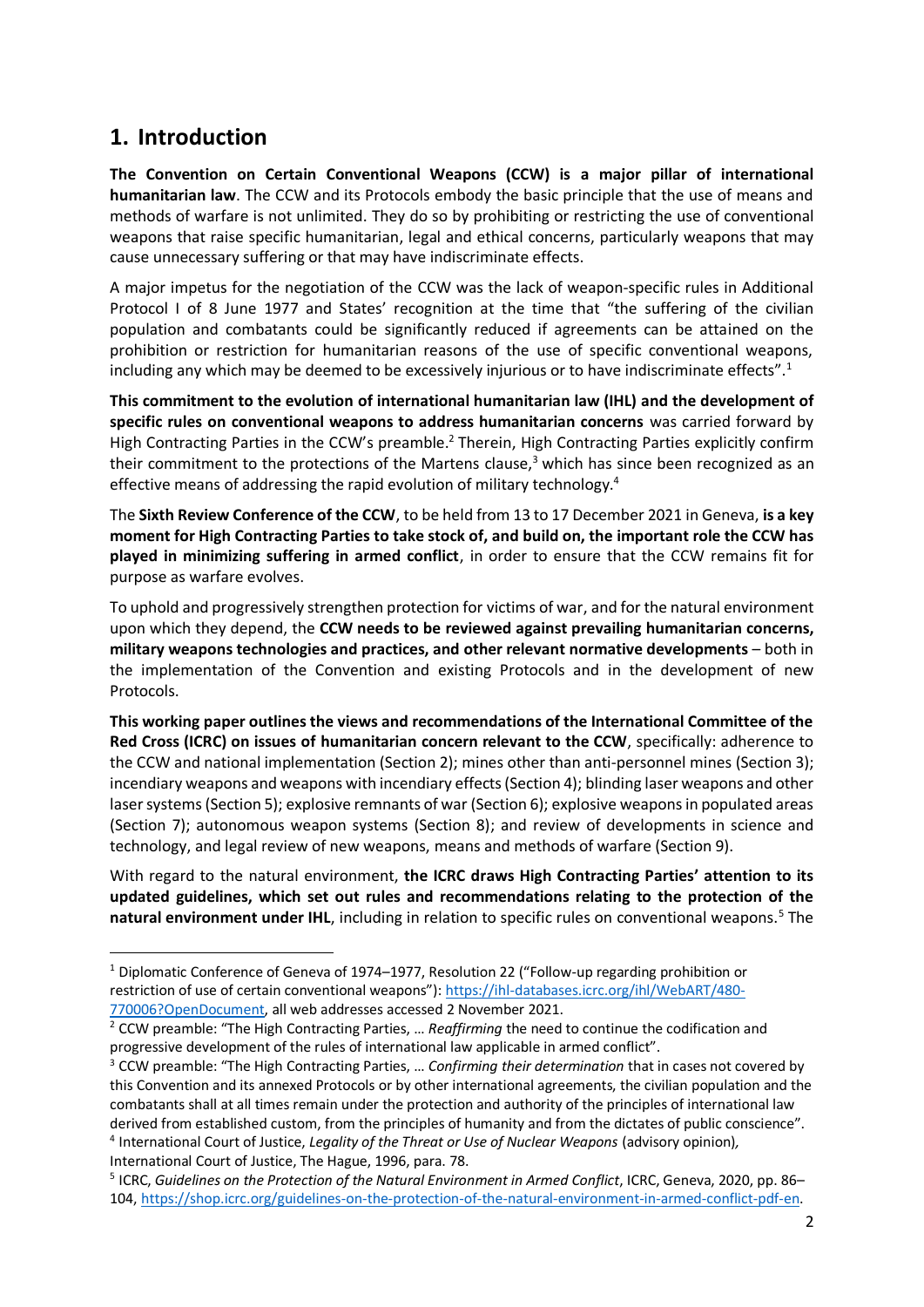ICRC encourages States to adopt and implement measures to increase understanding of the effects of armed conflict on the natural environment prior to and regularly during military operations, whenever feasible and operationally relevant.

The CCW must also keep pace with, and integrate, societal developments and responses to issues of gender, diversity and inclusion. For example, we know that conflict and the use of conventional weapons can affect women and girls in disproportionate ways and that weapons can injure women, men, girls and boys differently. There is a need to better understand and respond to these gendered impacts. **The ICRC urges High Contracting Parties to consider gendered impacts of the use of conventional weapons – on women, men, girls and boys – in the implementation of the CCW and its Protocols**, and in particular as regards victim assistance and preventive and risk-reduction measures.

For this to be effectively achieved, women must be involved in preparing and implementing international and national responses to these problems. Their voice and participation in relevant forums and organizations and at various decision-making levels must be significantly strengthened. There are positive lessons the CCW can take from efforts to systematically integrate gender and diversity considerations in all aspects of mine action, as in the 2019 Oslo Action Plan for implementing the Anti-Personnel Mine Ban Convention and the 2021 Lausanne Action Plan for implementing the Convention on Cluster Munitions.

#### <span id="page-2-0"></span>**2. Adherence to the CCW and national implementation**

To ensure the universal protection of civilians from the indiscriminate effects of certain conventional weapons and of combatants from weapons that cause superfluous injury or unnecessary suffering, it remains critically important that every State adheres to the CCW and all of its Protocols and faithfully implements their provisions.

The ICRC welcomes the adherence of two States to the CCW since the Fifth Review Conference and the adherence of several High Contracting Parties to Protocols they were not party to. However, progress in universalization has been limited and **the ICRC urges each High Contracting Party to adhere to all Protocols and amendments to which it is not yet a party, and to redouble its efforts to promote adherence to the CCW and its Protocols by non-party States**.

High Contracting Parties have also committed themselves, *inter alia*, to respecting, implementing and fully complying with the provisions of the CCW; to disseminating the Convention and its Protocols; to ensuring that their requirements are included in military training and instruction; and to the CCW Compliance Mechanism. 6

**The ICRC encourages each High Contracting Party to report on the steps that it has taken at national level since the Fifth Review Conference to implement and ensure compliance with the CCW**, **including with respect to**: military manuals and the training curriculum of its armed forces; national legislation, including provisions to prevent and suppress violations; any violations or prosecutions that have occurred; and experiences in seeking or providing technical assistance and cooperation in implementing the CCW. **The ICRC urges any State that has not yet completed an annual compliance report to do so** as a matter of urgency and submit it before the Review Conference.

<sup>&</sup>lt;sup>6</sup> See: United Nations (UN), *Views and Recommendations for the Fifth Review Conference of the Convention on Certain Conventional Weapons: Working Paper Submitted by the International Committee of the Red Cross*, CCW/CONF.V/WP.3, UN, Geneva, 2016.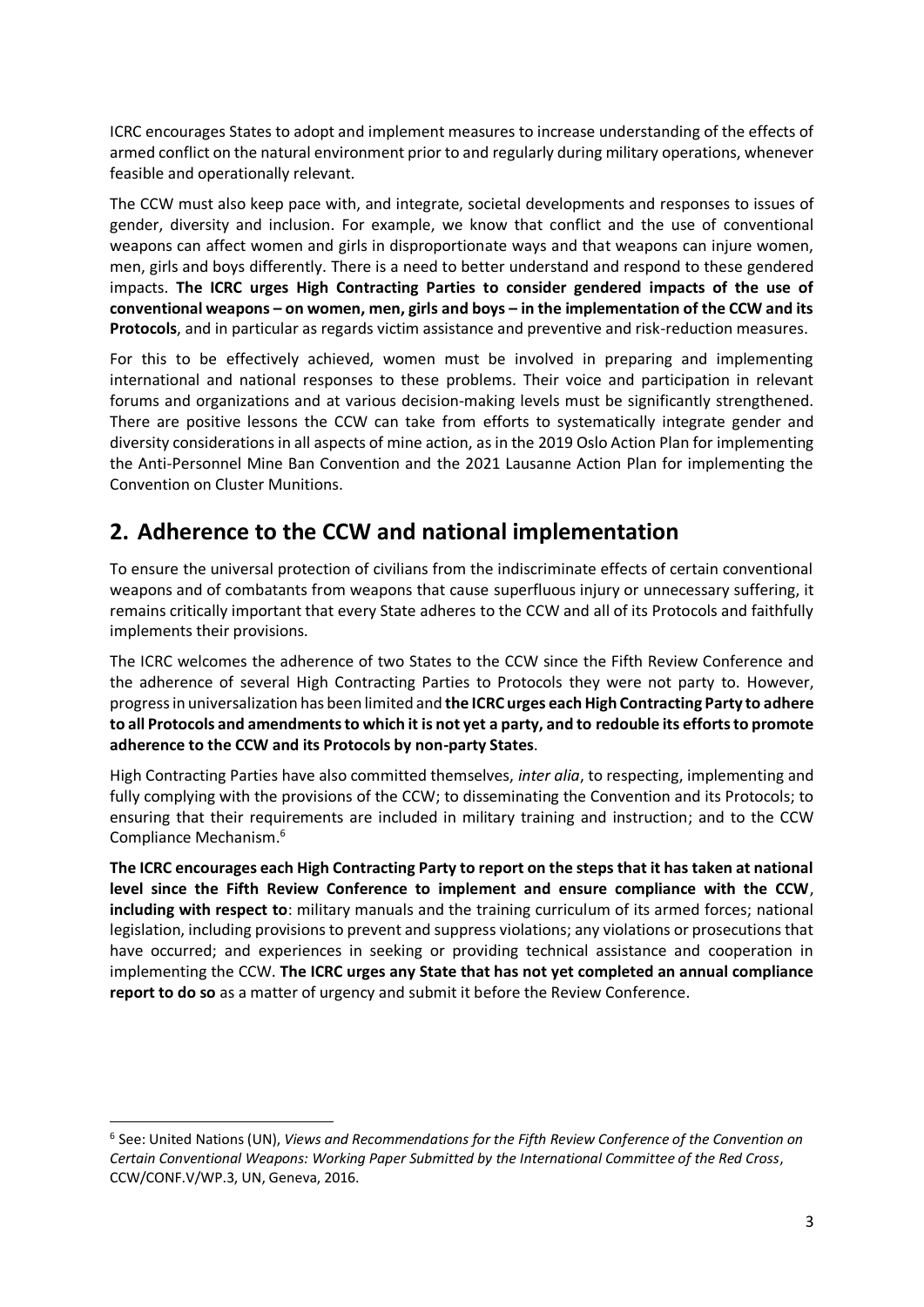**The ICRC's Advisory Service remains available to assist States in adhering to the CCW, the amendment to Article 1 and the Protocols annexed to the Convention, as well as in supporting national implementation activities.** The ICRC has published an updated ratification kit for the CCW. 7

## <span id="page-3-0"></span>**3. Protocol II (amended): Mines other than anti-personnel mines**

The adverse humanitarian consequences of mines other than anti-personnel mines (MOTAPM) – also referred to as anti-vehicle (AV) mines $8 -$  are well-known and documented in many places, notably by the Geneva International Centre for Humanitarian Demining and the Stockholm International Peace Research Institute.<sup>9</sup> In 2018, 569 casualties from AV mines were recorded in 23 States and territories; of those casualties, 53% were civilians. AV mines can significantly hinder the delivery of humanitarian assistance to vulnerable populations. They can also hinder the return of displaced civilians, the cultivation of valuable farmland, and reconstruction at the end of active hostilities.<sup>10</sup>

A number of High Contracting Parties and organizations, including the ICRC, have long called for the rules applicable to the use of AV mines to be strengthened to enhance the protection of civilians. However, little progress has been made since the unsuccessful attempt to conclude a new protocol on MOTAPM between 2003 and 2006. Owing to the continued differences of views, MOTAPM have not been discussed as a specific agenda item for meetings under the CCW or amended Protocol II since 2018.

**The ICRC urges High Contracting Parties to include MOTAPM on the agenda of the Review Conference, and to continue focused discussion in future meetings of amended Protocol II on how to address the adverse humanitarian impact of these weapons**, how existing rules of IHL constrain their use and what possible technical features may help reduce risks to civilians.

**The ICRC also calls on States to adopt more stringent restrictions on the use of AV mines in their national laws and policies** and to share them with other High Contracting Parties. In particular, the ICRC urges the High Contracting Parties that endorsed the 2006 Declaration<sup>11</sup> to use the opportunity

<sup>7</sup> ICRC Advisory Service, *1980 Convention on Certain Conventional Weapons and Its Protocols: Ratification Kit*. ICRC, Geneva, 2019: [https://www.icrc.org/en/document/1980-convention-certain-conventional-weapons-and](https://www.icrc.org/en/document/1980-convention-certain-conventional-weapons-and-its-protocols)[its-protocols.](https://www.icrc.org/en/document/1980-convention-certain-conventional-weapons-and-its-protocols)

<sup>8</sup> The terms "MOTAPM" and "AV mines" are often used interchangeably at the CCW.

<sup>9</sup> Geneva International Centre for Humanitarian Demining (GICHD), *Global Mapping and Analysis of Anti-Vehicle Mine Incidents in 2016*, GICHD, Geneva, 2017. GICHD and Stockholm International Peace Research Institute (SIPRI), *Global Mapping and Analysis of Anti-Vehicle Mine Incidents in 2017*, GICHD / SIPRI, Geneva / Stockholm, 2018; *Global Mapping and Analysis of Anti-Vehicle Mine Incidents in 2018*, GICHD / SIPRI, Geneva / Stockholm, 2019*.* GICHD, SIPRI and King's College London (KCL), *The Socio-Economic Impact of Anti-Vehicle Mines in Angola*, GICHD / SIPRI / KCL, Geneva / Stockholm / London, 2019.

 $10$  A survey conducted by the ICRC in 2017 of residents in eastern Ukraine showed that the presence of mines, including AV mines, in the area has resulted in civilian casualties and, particularly in rural areas, often impeded everyday activities, such as travel by road, herding animals, working in fields, farming and collecting firewood. ICRC, "Ukraine: 20 years since Ottawa, much remains to be done", ICRC, Geneva, 2017:

[https://www.icrc.org/en/document/ukraine-20-years-ottawa-much-remains-be-done-1.](https://www.icrc.org/en/document/ukraine-20-years-ottawa-much-remains-be-done-1)

<sup>&</sup>lt;sup>11</sup> In 2006, 25 High Contracting Parties joined a declaration in which they pledged to implement, on a national basis, measures to help reduce the humanitarian consequences of AV mines. These included commitments not to use any AV mine outside a perimeter-marked area unless the mine was detectable and incorporated a selfdestruct or self-neutralization mechanism with a back-up self-deactivation feature. See: *Declaration on Anti-Vehicle Mines* (Part III, CCW/CONF.III/11, UN, Geneva, 2006, p. 36) presented by Albania, Australia, Belgium, Bosnia and Herzegovina, Bulgaria, Canada, Croatia, Denmark, El Salvador, Estonia, France, Israel, Latvia, Lithuania, Luxembourg, Netherlands, New Zealand, Norway, Republic of Korea, Romania, Serbia, Slovenia, Republic of North Macedonia, United Kingdom of Great Britain and Northern Ireland and United States of America. In an additional declaration, France and the UK recalled that "they need a transition period of 15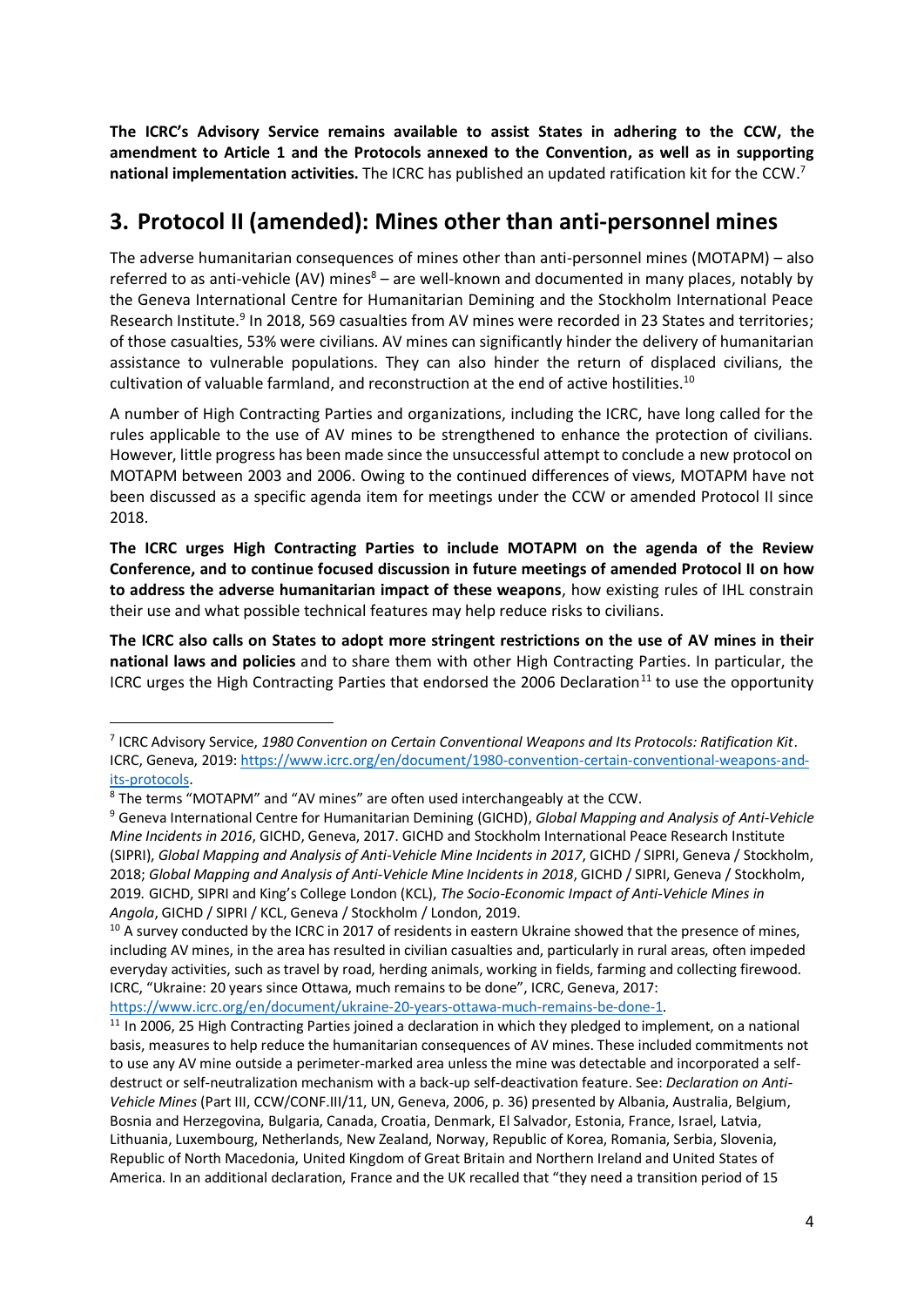of the Review Conference to report on their implementation of the Declaration's commitments, including confirmation that these commitments are part of military doctrine and policy.

# <span id="page-4-0"></span>**4. Protocol III: Incendiary weapons and weapons with incendiary effects**

Protocol III is the primary IHL instrument regulating the use of incendiary weapons. It supplements rules of customary IHL expressly governing the use of incendiary weapons and the general rules of IHL on the conduct of hostilities, which apply to all weapons used in armed conflict. However, Protocol III excludes weapons that may have "incidental" incendiary effects, such as flares, tracers and smoke and signalling systems. As a result, many weapons with incendiary effects are not covered by the Protocol's restrictions because their effects can be characterized as incidental to the munitions' main purpose.

Since the last Review Conference, there have been reports of the use of such weapons, in particular white phosphorus munitions in populated areas. Like incendiary weapons, these weapons can have severe consequences for civilians because of the likelihood that fires caused incidentally will spread, and the nature of the burn injuries that result when people come into contact with white phosphorus.

A number of High Contracting Parties and organizations, including the ICRC, have expressed concern about the humanitarian consequences of incendiary weapons and of weapons with incidental incendiary effects. Previous CCW meetings have highlighted this issue.<sup>12</sup> However, there has been no agreement to further address the adverse humanitarian consequences from the use of these weapons. Owing to the divergent views among High Contracting Parties, Protocol III was not listed as a specific agenda item for the Meeting of High Contracting Parties in 2019.

In light of the severe humanitarian consequences of the use of incendiary weapons and weapons with incidental incendiary effects, **the ICRC urges High Contracting Parties to hold a dedicated discussion on the implementation of Protocol III at the Review Conference and consider future work** to examine the military, technical, legal, humanitarian and environmental aspects of incendiary weapons and weapons with incidental incendiary effects.

**The ICRC also urges High Contracting Parties to report on their national policies and operational practices on the use of incendiary weapons** – with a view to minimizing their indiscriminate effects on civilians and unnecessary suffering to combatants – **and on measures taken to avoid indiscriminate effects of munitions that have incidental incendiary effects**. This is with a view to informing discussions regarding compliance with Protocol III, rules of customary IHL applicable to incendiary weapons,<sup>13</sup> and the general rules of IHL on the conduct of hostilities governing all weapons, including those that have incidental incendiary effects.

years to comply fully with the requirements" of the declaration by 25 States (*idem*, p. 38). Israel also issued an additional declaration (*idem*, p. 39). In a separate declaration on MOTAPM (*idem*, p. 40), Germany outlined that it would only use and transfer AV mines that are detectable and equipped with a mechanism to limit their active life.

 $12$  The Fifth Review Conference noted the concerns raised by a number of High Contracting Parties over "the recent growing number of reports of use of incendiary weapons against civilians", condemned "any use of incendiary weapons against civilians or civilian objects, and any other use incompatible with relevant rules of International Humanitarian Law, including provisions of Protocol III where applicable", and called on "all parties to armed conflicts to respect relevant rules of International Humanitarian Law, including provisions of Protocol III where applicable". (Final Document of the Fifth Review Conference, CCW/CONF.V/10, paras 71 and 72.) Concerns were also recorded in the reports of the Meetings of the High Contracting Parties since the last Review Conference. (2017 Meeting of the High Contracting Parties, Final Report, CCW/MSP/2017/8, para. 35; 2018 Meeting of the High Contracting Parties, Final Report, CCW/MSP/2018/11, para. 19; and 2019 Meeting of the High Contracting Parties, Final Report, CCW/MSP/2019/9, para. 25.)

<sup>13</sup> ICRC, "Rule 84" and "Rule 85", *Customary International Humanitarian Law*, Vol. 2, ICRC, Geneva.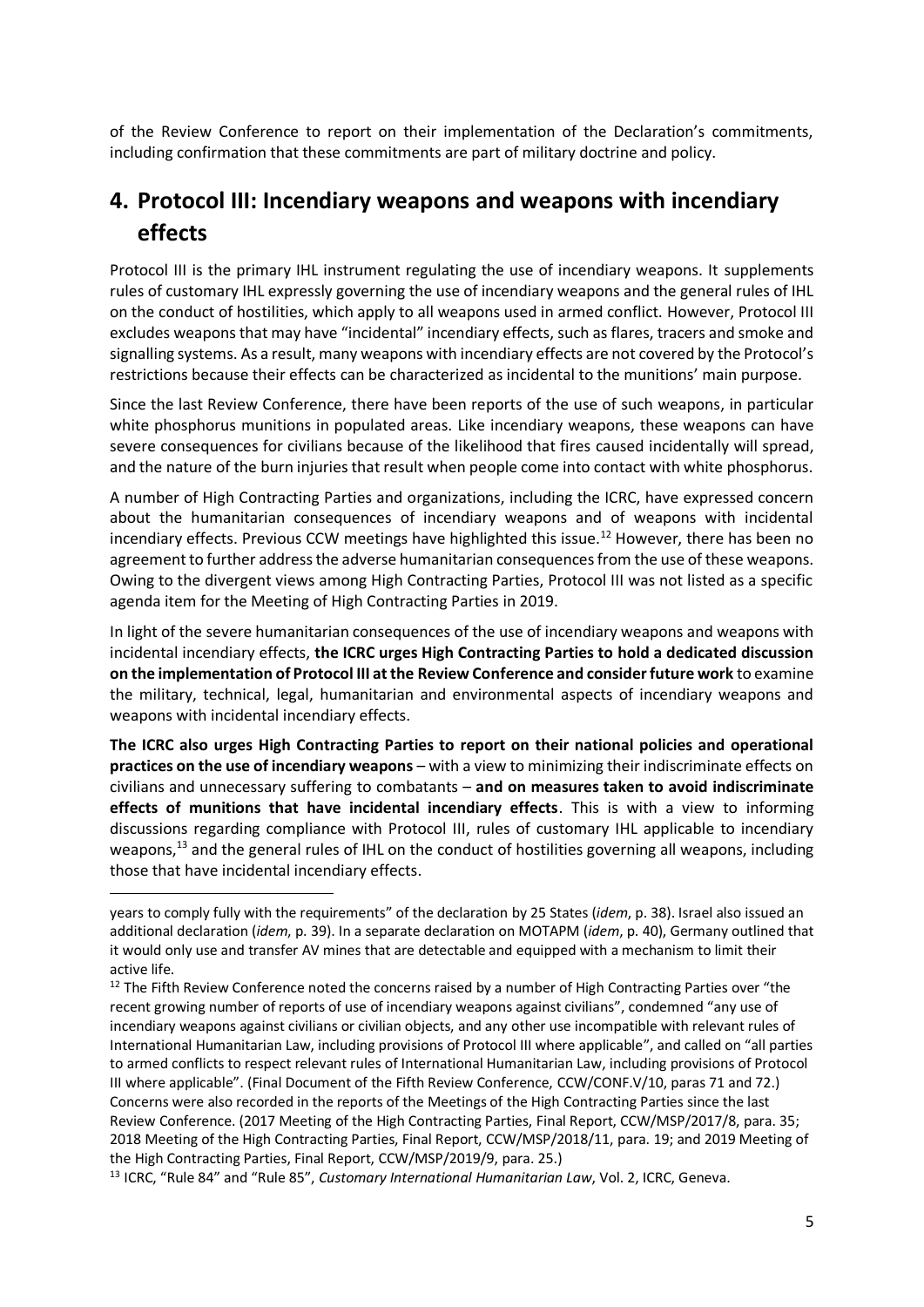## <span id="page-5-0"></span>**5. Protocol IV: Blinding laser weapons and other laser systems**

Protocol IV prohibits the use and transfer of laser weapons specifically designed to cause permanent blindness in persons, a prohibition that is also a rule of customary IHL.<sup>14</sup> Motivations for this preventive prohibition were the incompatibility of these weapons with the IHL prohibition on weapons of a nature to cause superfluous injury or unnecessary suffering, and with the principles of humanity and the dictates of public conscience.<sup>15</sup> This is despite the fact that blinding laser weapons were not specifically designed to caused lethal effects.

The Protocol also seeks to prevent permanent blindness that may result from the use of other laser systems such as those used for target designation, as anti-materiel weapons and to "temporarily" – rather than permanently – blind their victim (so-called "dazzling" laser weapons). Article 2 of the Protocol requires High Contracting Parties to take all feasible precautions to avoid the incidence of permanent blindness from the use of such systems, including through training and other practical measures. The ICRC has stressed the ongoing need to examine how the risk of permanent blinding resulting from the use of these systems can be effectively minimized.<sup>16</sup>

The First and Second Review Conferences explicitly recognized the importance of keeping the blinding effects related to the use of laser systems under consideration, taking into account scientific and technological developments as well as considering other relevant issues, such as the definition of "permanent blindness". <sup>17</sup> The Fifth Review Conference in 2016 reminded High Contracting Parties of their obligation to take all feasible precautions in the use of laser systems.<sup>18</sup>

Since the entry into force of Protocol IV there have been significant changes in the development and use of laser weapons and other laser systems, including anti-personnel dazzling laser weapons<sup>19</sup> and high-energy laser weapons. At the same time, the medical understanding and characterization of blindness has evolved. 20

In light of these developments, **the ICRC urges High Contracting Parties to ensure that any laser weapons are compatible with Protocol IV and the IHL prohibition of weapons of a nature to cause superfluous injury or unnecessary suffering. The ICRC also encourages High Contracting Parties to share their national policies and operational practices aimed at ensuring all feasible precautions are taken** to avoid causing permanent blindness when non-prohibited laser systems are used. **High Contracting Parties at the Review Conference should consider pursuing further work on the implementation of Protocol IV in 2022**, such as through a specific agenda item.

[https://www.who.int/blindness/Change%20the%20Definition%20of%20Blindness.pdf.](https://www.who.int/blindness/Change%20the%20Definition%20of%20Blindness.pdf)

<sup>14</sup> ICRC, "Rule 86", *Customary International Humanitarian Law*, Vol. 2, ICRC, Geneva.

<sup>15</sup> ICRC, *Blinding Laser Weapons: Questions and Answers*, ICRC, Geneva, 1994. L. Doswald-Beck, "New protocol on blinding laser weapons", *International Review of the Red Cross*, No. 312, May 1996.

<sup>&</sup>lt;sup>16</sup> UN, Views and Recommendations for the Fifth Review Conference of the Convention on Certain Conventional *Weapons: Working Paper Submitted by the International Committee of the Red Cross*, CCW/CONF.V/WP.3, UN, Geneva, 2016. ICRC, "The status and operation of Protocol IV: Statement of the International Committee of the Red Cross", CCW Fourth Review Conference, 17 November 2011.

<sup>&</sup>lt;sup>17</sup> First Review Conference of the CCW, Final Declaration, Operative Paragraph 20, p. 36. Second Review Conference of the CCW, Final Declaration, Operative Paragraph 16, p. 5.

<sup>&</sup>lt;sup>18</sup> Fifth Review Conference of the CCW, Final Declaration, para. 73, p. 15.

<sup>19</sup> See also: *Views and Recommendations for the Fifth Review Conference of the Convention on Certain Conventional Weapons* (CCW/CONF.V/WP.3).

<sup>20</sup> World Health Organization (WHO), "9D90 Vision impairment including blindness", *International Classification of Diseases*, 11th rev., WHO, Geneva, 2021[: http://www.who.int/classifications/icd/en/.](http://www.who.int/classifications/icd/en/) WHO, *Change the Definition of Blindness*, WHO, Geneva, 2006: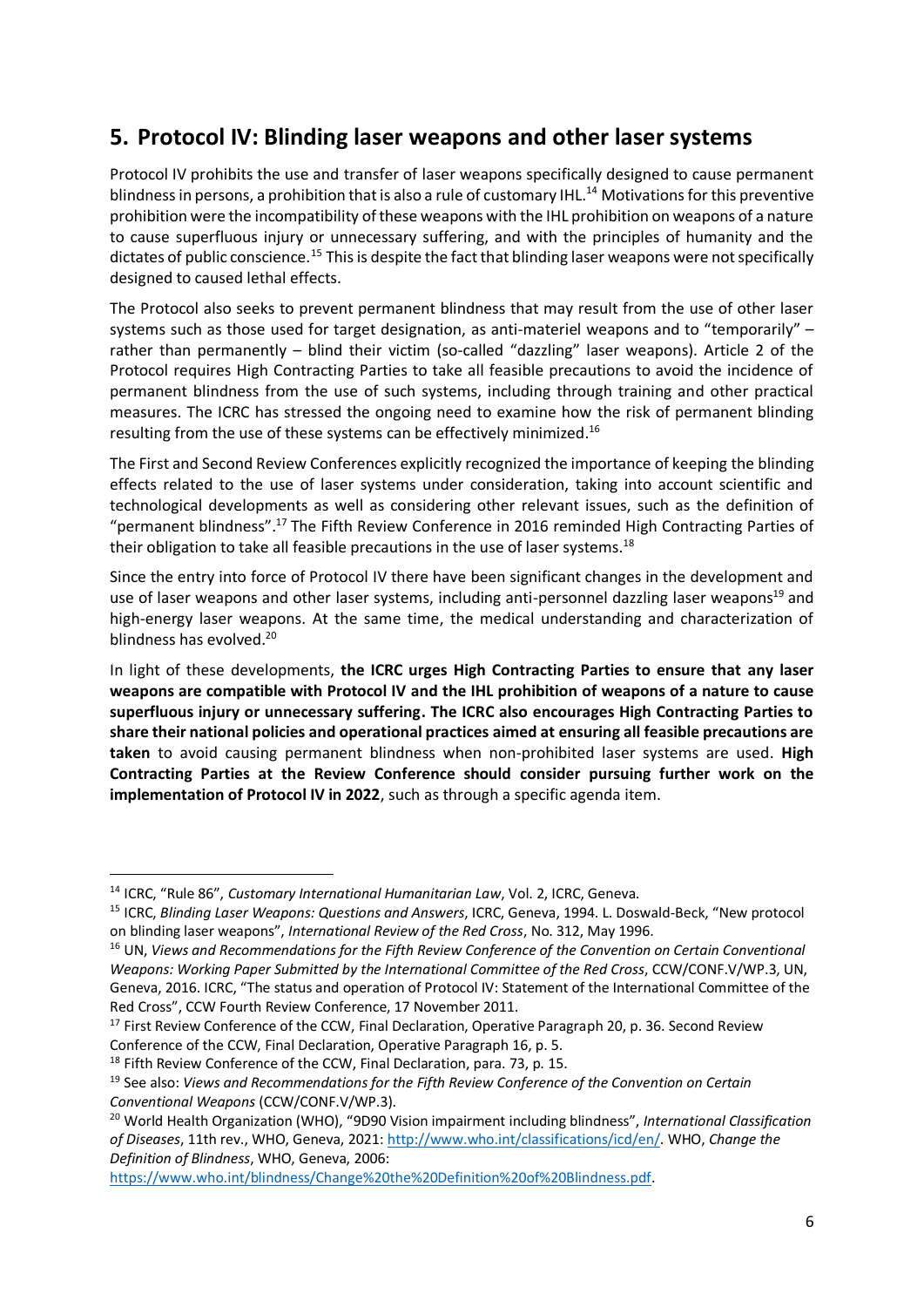## <span id="page-6-0"></span>**6. Protocol V: Explosive remnants of war**

Protocol V stipulates obligations aimed at preventing and mitigating the threat posed by unexploded ordnance (UXO) and abandoned explosive ordnance (AXO). It obliges High Contracting Parties to clear, remove or destroy explosive remnants of war (ERW) as soon as possible after the cessation of active hostilities; to record, retain and transmit information on the use or abandonment of explosive ordnance so as to facilitate clearance and risk awareness;<sup>21</sup> to take other precautions to protect civilians from the risk of ERW; and to provide assistance to victims.

In its operations in conflict and post-conflict situations around the world, the ICRC observes that ERW continue to claim the lives of hundreds of civilians annually long after hostilities have ended, taking a particularly heavy toll on children. ERW aggravate civilian suffering during and after hostilities: They can impede access to health-care facilities, restrict movement, hinder the delivery of humanitarian assistance and prevent the proper operation and maintenance of essential services. They prevent the safe return of displaced persons, significantly delay reconstruction efforts and impede socio-economic development. In urban areas, the difficulty of identifying and removing UXO among the rubble is increased owing to the presence of everyday metal objects from households, mines, booby traps and improvised explosive devices (IEDs). An additional challenge is the presence of mortal remains: clearance operations must ensure that such remains are treated and recovered in a dignified and appropriate manner and in a way that will facilitate their identification, which can further slow the pace of clearance. Finally, AXO is often used to build IEDs.

The universalization and full implementation of Protocol V is of critical importance. Since its entry into force, Protocol V has helped prevent and mitigate the grave humanitarian impact of ERW. However, in many parts of the world ERW continue to pose a deadly threat, and significant challenges to their clearance prevail.

Past meetings of High Contracting Parties to Protocol V have focused on the clearance of ERW in urban environments, on Article 4 obligations (regarding the recording, retention and transmission of information) and on victim assistance and international cooperation and assistance.<sup>22</sup> The Review Conference should revisit these themes and discuss progress and challenges, as well as means of promoting the universalization and full implementation of Protocol V.

**The ICRC urges High Contracting Parties to: share good practices and discuss measures to ensure the effective implementation of Protocol V obligations**, with a particular focus on urban environments; **implement the best practices** for the recording, retention and transmission of information identified during the 2012 expert meeting hosted by the ICRC; <sup>23</sup> and **implement generic preventive measures**, including those contained in the Technical Annex to Protocol V, to minimize the occurrence of ERW.

# <span id="page-6-1"></span>**7. Explosive weapons in populated areas**

Although the issue of explosive weapons in populated areas is not formally on the CCW agenda, it has garnered increased attention in various international forums, in particular in the context of the ongoing diplomatic process to draw up a Political Declaration to address civilian harm from the use of these

<sup>21</sup> See: ICRC, *Identifying and Addressing Challenges to Implementation of Article 4 of Protocol V to the CCW: Expert Meeting*, ICRC, Geneva, 2013.

<sup>&</sup>lt;sup>22</sup> See, for example: Report of the Eleventh Conference of the High Contracting Parties to Protocol V, para. 31, p. 5; Report of the Thirteenth Conference of the High Contracting Parties to Protocol V, paras 29–30, 33–36 and 38; Letter of the president-designate on the 2019 Meeting of Experts on Protocol V; and 2021 Protocol V Meeting of Experts, Indicative Programme of Work.

<sup>&</sup>lt;sup>23</sup> See note 21, above.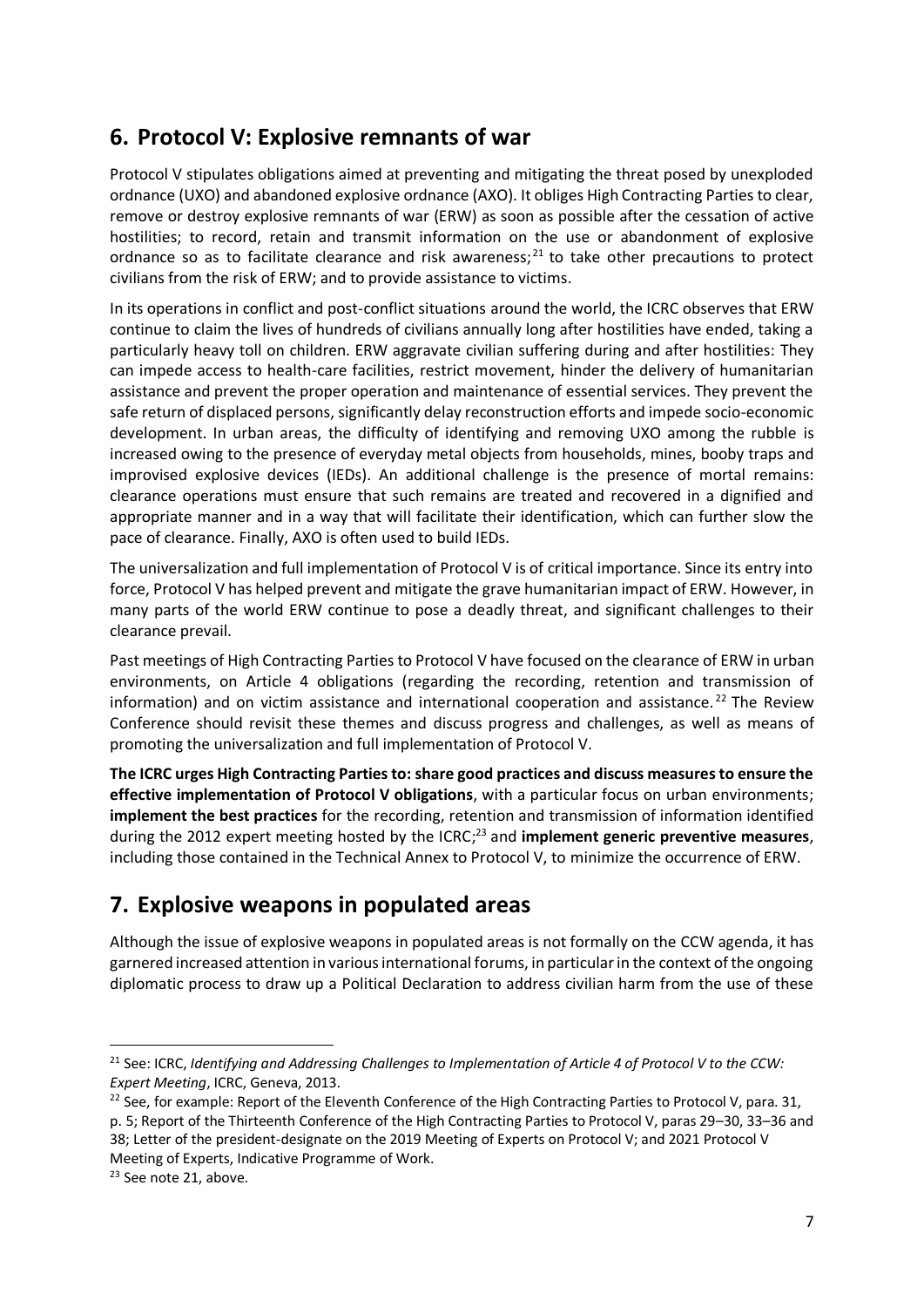weapons.<sup>24</sup> In past CCW Meetings of High Contracting Parties, States have expressed views on this issue both in the general debate as well as under more specific agenda items.

The ICRC and a large part of the international community remain seriously concerned about the significant numbers of civilian casualties that regularly occur when heavy explosive weapons are used in urban areas or other concentrations of civilians.<sup>25</sup> In addition to directly causing civilian death and injury and destruction of civilian objects, such use often has significant indirect ("reverberating") effects on civilians, especially when essential services such as electricity, water and sanitation, and health care are disrupted. These reverberating effects further threaten the lives and health of civilians, provoking their displacement. The effects worsen when hostilities are protracted.

The ICRC continues to call upon States and all parties to armed conflicts to avoid using explosive weapons with a wide impact area in populated areas owing to the significant likelihood of indiscriminate effects, $26$  and for this purpose to place restrictions and limitations on such use in their military policy and practice, in order to strengthen the protection of civilians and to facilitate respect for IHL.

Limiting the impact of weapons that may have indiscriminate effects is at the core of the CCW's object and purpose. The Review Conference is an opportune moment for the High Contracting Parties to review their policy and practice with respect to the use of heavy explosive weapons in populated areas and to discuss practical measures for limiting the risk it poses to civilians.

**The ICRC encourages the High Contracting Parties to discuss ways to strengthen the protection of civilians in urban warfare, including practical measures for limiting the risk that the use of heavy explosive weapons in populated areas poses to civilians**, either during the Review Conference's general exchange of views or under a more specific agenda item.

#### <span id="page-7-0"></span>**8. Autonomous weapon systems**

It is the ICRC's view that an urgent and effective international response is needed to address the serious risks posed by autonomous weapon systems, a matter which has been raised by many High Contracting Parties during CCW discussions since 2014 and within the current Group of Governmental Experts (GGE) since the Fifth Review Conference.

In the ICRC's understanding, autonomous weapon systems, after initial activation, select and apply force to targets without human intervention. The user does not choose the specific target(s) and the precise timing and/or location of the resulting application(s) of force. The central challenge with these weapons resides in the difficulty of anticipating and limiting their effects.

From a humanitarian perspective, the use of autonomous weapon systems risks harming those affected by armed conflict – both civilians and combatants *hors de combat* – and the systems increase the risk of conflict escalation. From a legal perspective, they challenge the ability of persons who must apply the rules of IHL during the planning, decision and execution of attacks to comply with their obligations. From an ethical perspective, this manner of functioning risks effectively substituting

<sup>&</sup>lt;sup>24</sup> Se[e https://www.dfa.ie/our-role-policies/international-priorities/peace-and-security/ewipa-consultations/.](https://www.dfa.ie/our-role-policies/international-priorities/peace-and-security/ewipa-consultations/) The ICRC's comments on the latest draft of the Political Declaration can be found here:

[https://www.icrc.org/sites/default/files/wysiwyg/Activities/icrc\\_comments\\_draft\\_ewipa\\_pd\\_feb\\_2021.pdf](https://www.icrc.org/sites/default/files/wysiwyg/Activities/icrc_comments_draft_ewipa_pd_feb_2021.pdf) and [https://www.icrc.org/sites/default/files/wysiwyg/Activities/icrc\\_comments\\_addendum.pdf.](https://www.icrc.org/sites/default/files/wysiwyg/Activities/icrc_comments_addendum.pdf)

<sup>25</sup> See ICRC, *Explosive Weapons with Wide Area Effects: A Deadly Choice in Populated Areas*, ICRC, Geneva, 2021 (forthcoming)*.*

<sup>26</sup> See, ICRC, *International Humanitarian Law and the Challenges of Contemporary Armed Conflicts: Recommitting to Protection in Armed Conflict on the 70th Anniversary of the Geneva Conventions*, ICRC, Geneva, 2019, pp. 13–15 (report prepared for the 33rd International Conference of the Red Cross and Red Crescent, hereinafter the "2019 Challenges Report); Resolution 7 of the Council of Delegates, "Weapons and International Humanitarian Law" (18 November 2013) (CD/13/R7), para 4.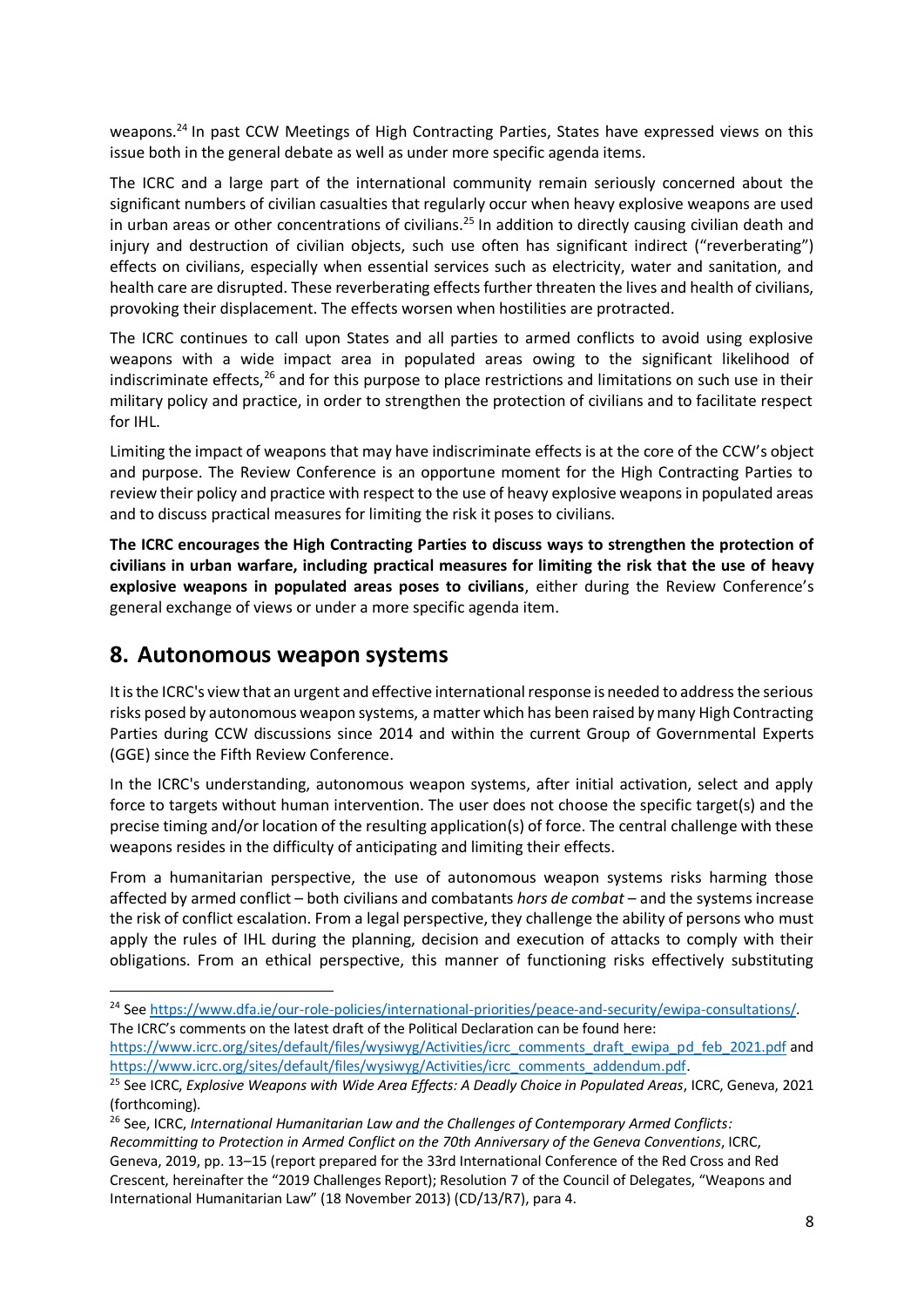human decisions about life and death with sensor, software and machine processes. These ethical concerns are especially acute when autonomous weapon systems are designed or used to target persons directly.

Current trends towards the expanded development and use of autonomous weapon systems, including those based on recent scientific and technological developments, exacerbate core concerns dramatically. In particular, there is military interest in their use against a wider range of targets, over larger areas and for longer periods of time, in urban areas where civilians would be most at risk and with reduced human supervision and capacity for intervention and deactivation. Worryingly, the use of artificial intelligence and machine-learning-enabled software to control the critical functions of selecting and applying force is being increasingly explored.

Against this background, the ICRC offered recommendations to all States on 12 May 2021,<sup>27</sup> including High Contracting Parties to the CCW in light of the GGE's mandate for clarification, consideration and development of the normative and operational framework for autonomous weapon systems. <sup>28</sup> **The ICRC recommends that States adopt new, legally binding rules on autonomous weapon systems** to ensure that sufficient human control and judgement is retained in the use of force. It is the ICRC's view that this will require prohibiting certain types of autonomous weapon systems and strictly regulating all others.

**Unpredictable autonomous weapon systems should be expressly ruled out**, notably because of their indiscriminate effects. This would best be achieved with a prohibition on autonomous weapon systems that are designed or used in a manner such that their effects cannot be sufficiently understood, predicted and explained.

**The use of autonomous weapon systems to target human beings should be ruled out**. This would best be achieved through a prohibition on autonomous weapon systems that are designed or used to apply force against persons directly as opposed to against objects.

**The design and use of autonomous weapon systems that would not be prohibited should be regulated**, including through a combination of: imposing limits on the types of target, such as constraining them to objects that are military objectives by nature; imposing limits on the duration, geographical scope and scale of use, including to enable human judgement and control in relation to a specific attack; imposing limits on situations of use, such as constraining them to situations where civilians or civilian objects are not present; and imposing requirements for human–machine interaction, notably to ensure effective human supervision and timely intervention and deactivation.

**The ICRC urges High Contracting Parties at the Review Conference to set out a path towards the adoption of new, legally binding rules on autonomous weapon systems, such as through a decision to negotiate a new CCW Protocol**.

In keeping with High Contracting Parties' reaffirmation of the need to continue the codification and progressive development of the rules of international law applicable in armed conflict,  $^{29}$  new legally binding rules on autonomous weapon systems would uphold and strengthen existing IHL rules,

<sup>&</sup>lt;sup>27</sup> ICRC, "ICRC position on autonomous weapon systems", ICRC, Geneva, 12 May 2021,

<https://www.icrc.org/en/document/icrc-position-autonomous-weapon-systems>

<sup>28</sup> ICRC, *Statement of the International Committee of the Red Cross, Convention on Certain Conventional Weapons (CCW) Group of Governmental Experts on Lethal Autonomous Weapons Systems*, ICRC, Geneva, 2021: [https://www.icrc.org/en/document/autonomous-weapons-icrc-recommends-new-rules.](https://www.icrc.org/en/document/autonomous-weapons-icrc-recommends-new-rules) ICRC, *Contribution by the International Committee of the Red Cross submitted to the Chair of the Convention on Certain Conventional Weapons (CCW) Group of Governmental Experts on Emerging Technologies in the Area of Lethal Autonomous Weapons Systems as a Proposal for Consensus Recommendations in Relation to the Clarification, Consideration and Development of Aspects of the Normative and Operational Framework*, UN, Geneva, 11 June 2021, <https://documents.unoda.org/wp-content/uploads/2021/06/ICRC.pdf>

<sup>&</sup>lt;sup>29</sup> CCW preamble, para. 8.